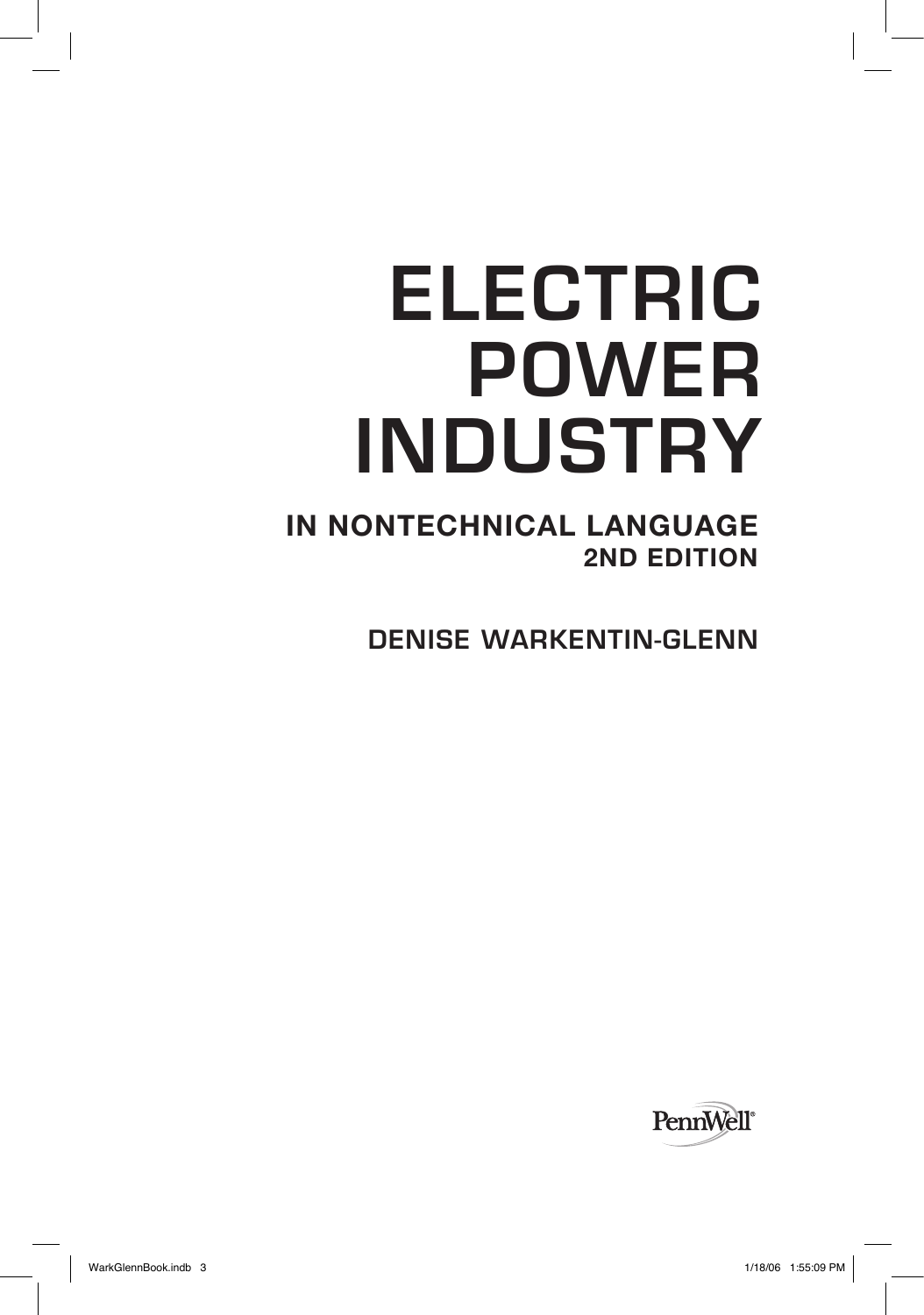## **Contents**

| in the Electric Utility Industry |
|----------------------------------|
|                                  |
|                                  |
|                                  |
|                                  |
|                                  |
|                                  |
|                                  |
|                                  |
|                                  |
|                                  |
|                                  |
|                                  |
|                                  |
| of the Electric Utility Industry |

| 3 The Beginning of the Electric Utility Industry 85      |  |
|----------------------------------------------------------|--|
|                                                          |  |
|                                                          |  |
| 4 The Electric Utility Industry as a Regulated Entity 99 |  |
|                                                          |  |
|                                                          |  |
|                                                          |  |
|                                                          |  |
| 5 Restructuring, Standards, and Accountability  121      |  |
|                                                          |  |
|                                                          |  |
|                                                          |  |
|                                                          |  |
|                                                          |  |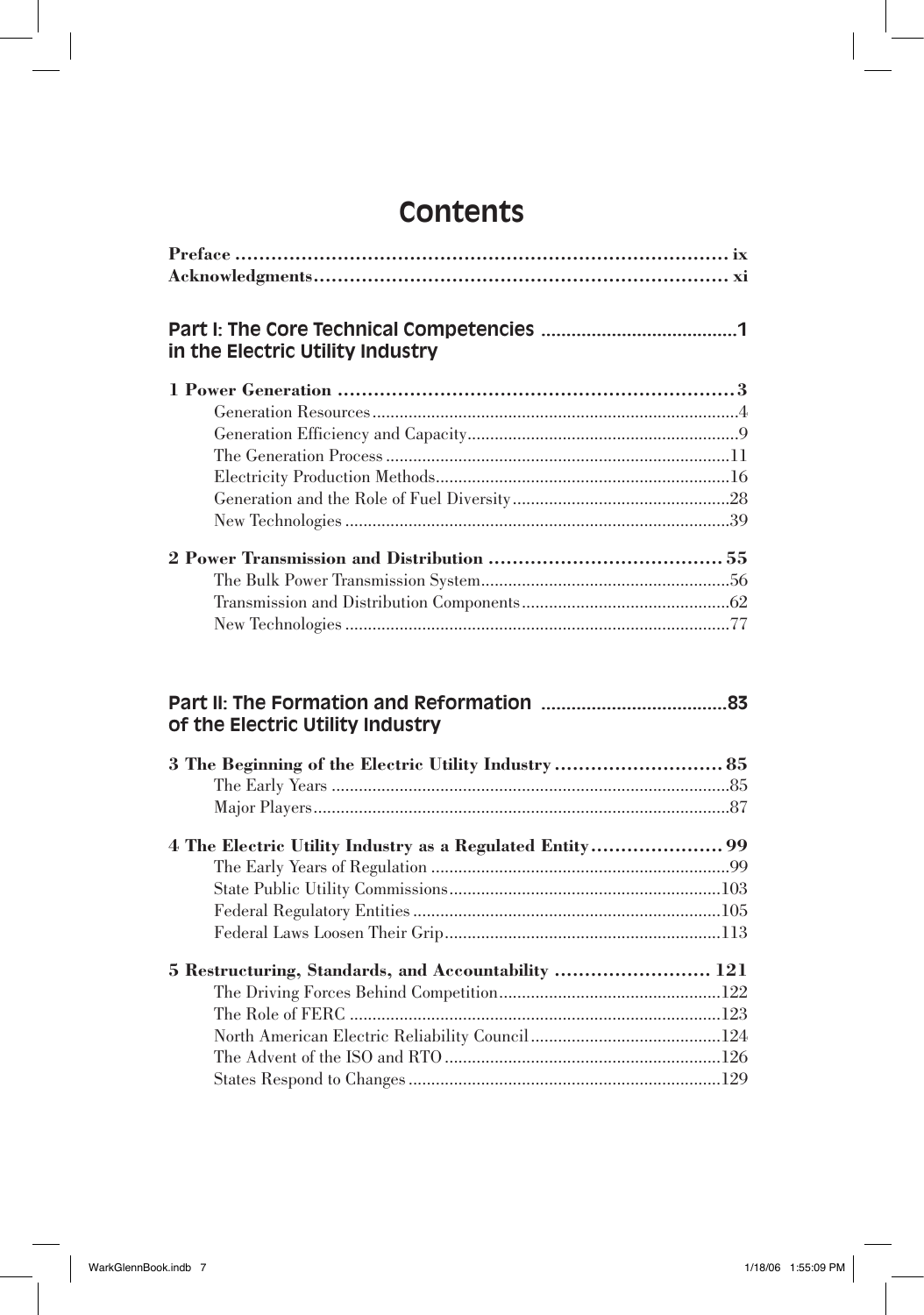| Provisions Specific to Rural Electric Cooperatives 140          |  |
|-----------------------------------------------------------------|--|
|                                                                 |  |
|                                                                 |  |
| PUHCA Repeal: 70 Years of Structure Comes to an End144          |  |
| 7 Transmission, Technology, and the Pursuit of Reliability  147 |  |
|                                                                 |  |
|                                                                 |  |
|                                                                 |  |
|                                                                 |  |
|                                                                 |  |
|                                                                 |  |
|                                                                 |  |
|                                                                 |  |
|                                                                 |  |
|                                                                 |  |
|                                                                 |  |
|                                                                 |  |
|                                                                 |  |
| 9 The Electric Utility Industry as a Business Enterprise 179    |  |
|                                                                 |  |
|                                                                 |  |
|                                                                 |  |
|                                                                 |  |
|                                                                 |  |
|                                                                 |  |
|                                                                 |  |
|                                                                 |  |
|                                                                 |  |
|                                                                 |  |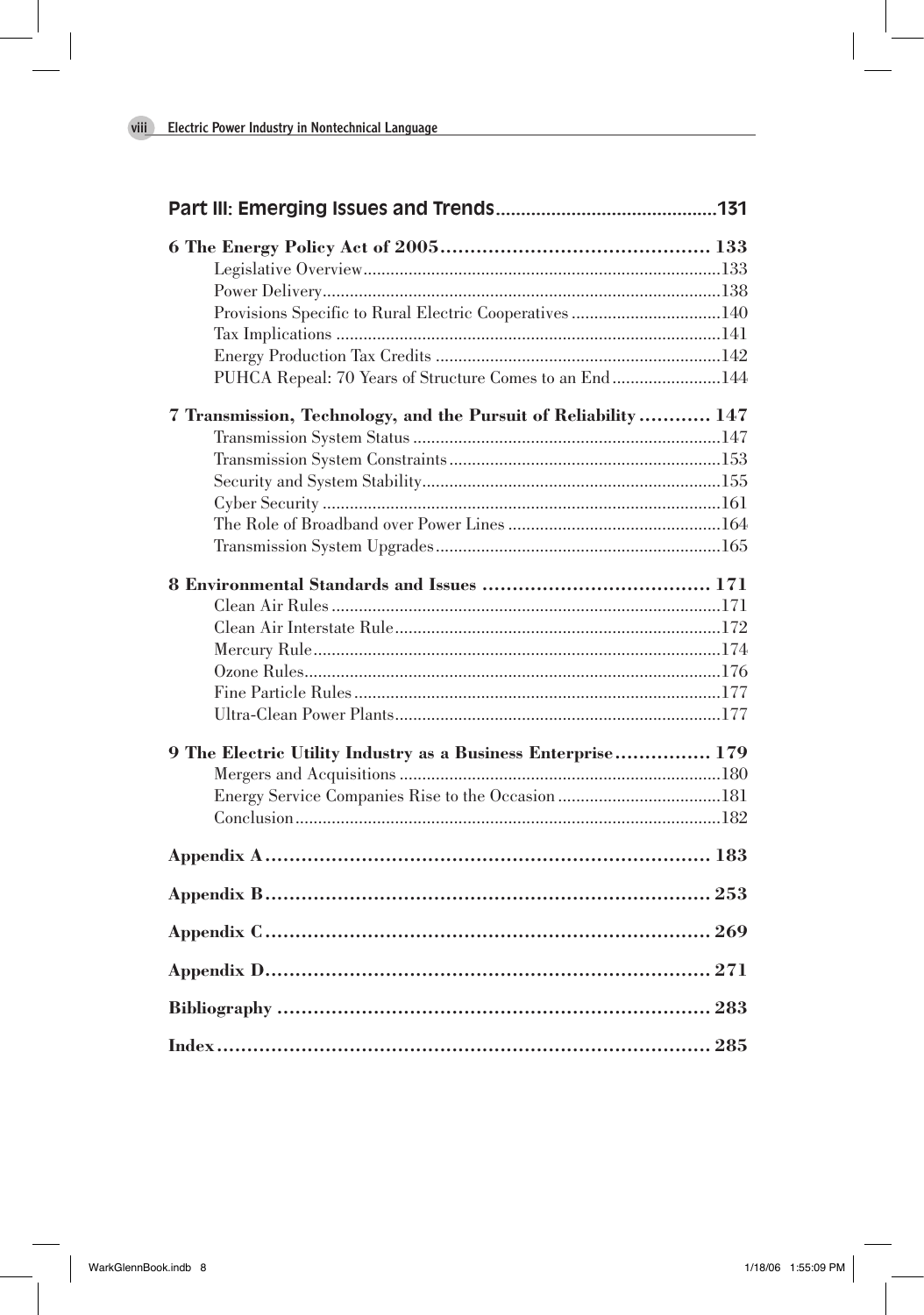### **Preface**

To look at the electric utility industry as a static estate is undeniably a mistake. The many developments going on inside the industry foretell the story of an ever-changing, ever-evolving industry. From what is taking place within individual electric utilities to what is transpiring on state and federal levels, we can learn a lot about where the electric power industry is heading.

What is going on is a plethora of activity germane to how electric utilities operate and will be required to operate—probably far more than what can be covered in this book. The activity swarms around governance on a vast array of issues, such as environmental protection, technology issues and advances, reliability and security enhancements, and generally on the processes of generation and transmission.

As was the case with the 1st edition of this book, *Electric Power Industry in Nontechnical Language*, this  $2^{nd}$  edition will seek to present timely, and oftentimes thought-provoking information about the state of the industry. This book is, simply put, the layman's handbook. The text you are about to read is specifically written for all those non-technical individuals who are wanting to learn the fundamentals of one of the largest and most fascinating industries in the world.

My goal with this book was to provide a somewhat different "read" than the first edition. In the pages of the  $2<sup>nd</sup>$  edition, readers will be able to get a clearer picture of where the electric utility industry is headed in the future. Thus, the primary focus of this book is more one of how electric utilities are functioning and are expected to function within the current air of restructuring activities. My hope is that readers will enjoy the look back at the early years of the industry and its colorful beginning and evolvement, but will, like me, be most attuned to how electric utilities are going to handle their businesses in the future.

In the following pages, readers will learn everything from the very early beginnings of the electric utility industry to the more complicated realities surrounding the industry today. With you in mind, I have developed the following three parts that may be read consecutively, or if preferred, read out of the order in which they are presented, since each "section" is a concept within itself.

Part I explains the core technical competencies of the electric utility industry. This section touches on generation, efficiencies, fuel, and new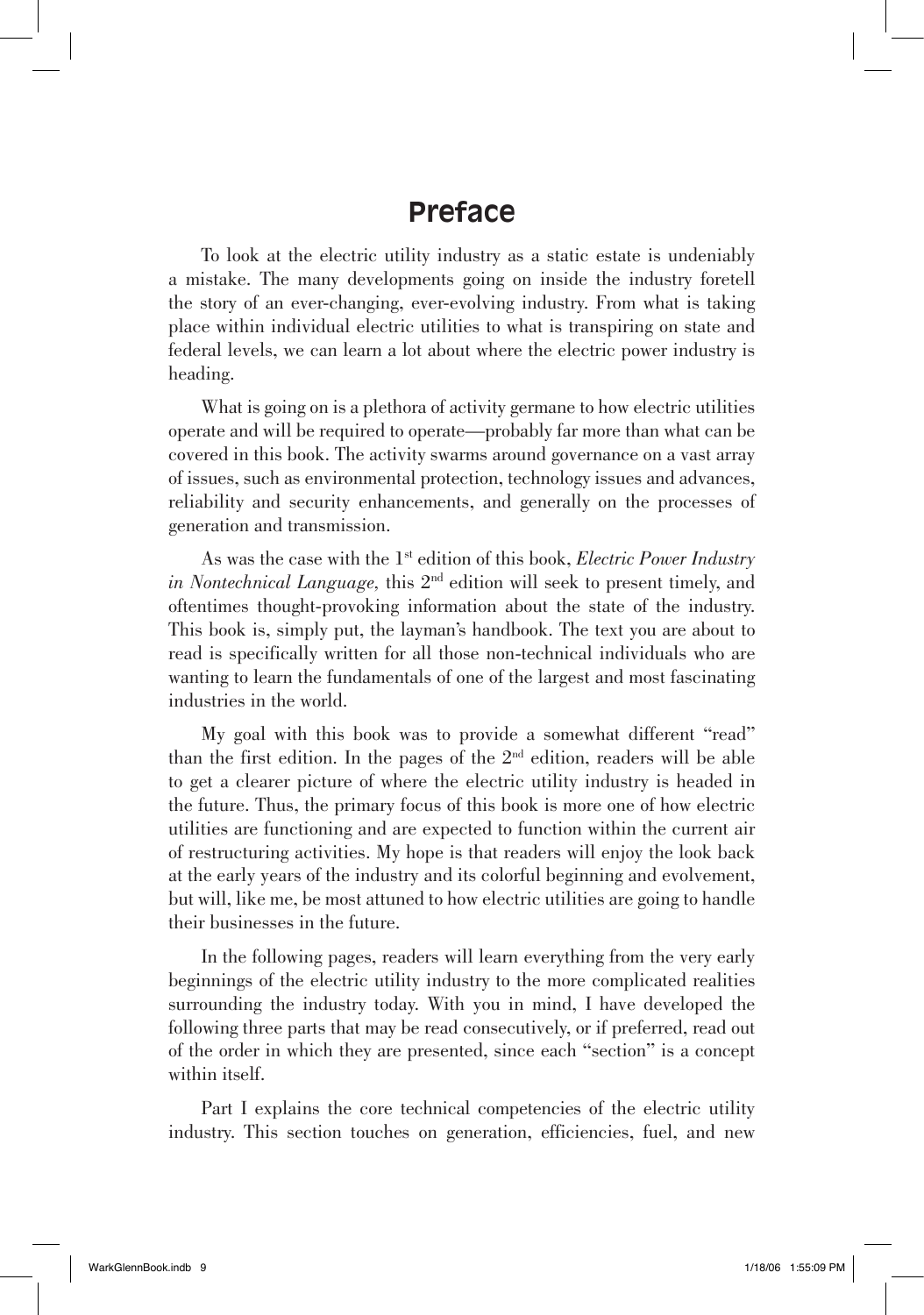technologies affecting such. The reader will also learn about transmission and distribution and, most importantly, how they work together with generation to produce and deliver power to consumers.

Part II examines both the formation and reformation of the electric utility industry. From early regulation to the ongoing movement of industry reregulation, this part will help get readers up to speed on how regulatory strictures began in the formative years of the electric utility industry, how regulation has evolved, and currently how the industry is practically reinventing itself amidst a climate of restructuring.

Part III discusses emerging issues and trends. Readers will find this section to be a wealth of information on learning about where the electric utility industry is headed in the next few years. Of great importance is the passage of the Energy Policy Act of 2005. Here, readers will find a concise overview of one of the most comprehensive pieces of legislation enacted since 1992. Also covered for general understanding are the issues of transmission, technology, and how they tie into reliability of the nation's power grid. Readers will also be offered a bird's eye view on the status of security and system stability and the increasing role of broadband over power lines. In addition, readers will get an overview of environmental standards and issues facing electric utilities and how mergers and acquisitions are affecting the industry as a business enterprise.

For those wanting additional resources, a glossary, acronyms, and an industry contacts directory appear at the end of this book as an appendices.

As will be learned through reading this book, there is much change stirring in the electric utility industry. Many of the brewing changes in the industry are either being postulated or enacted to help strengthen the industry for the future, both in terms of infrastructure for reliability and security sake, as well as in terms of consumer protections for an affordable, stable flow of electricity.

It is my hope that readers can, through the concise and easy-to-read format of this book, learn more about the ever-changing powerful electric utility industry. I hope you enjoy reading through the pages of this book as much as I did creating it for you.

Denise Warkentin-Glenn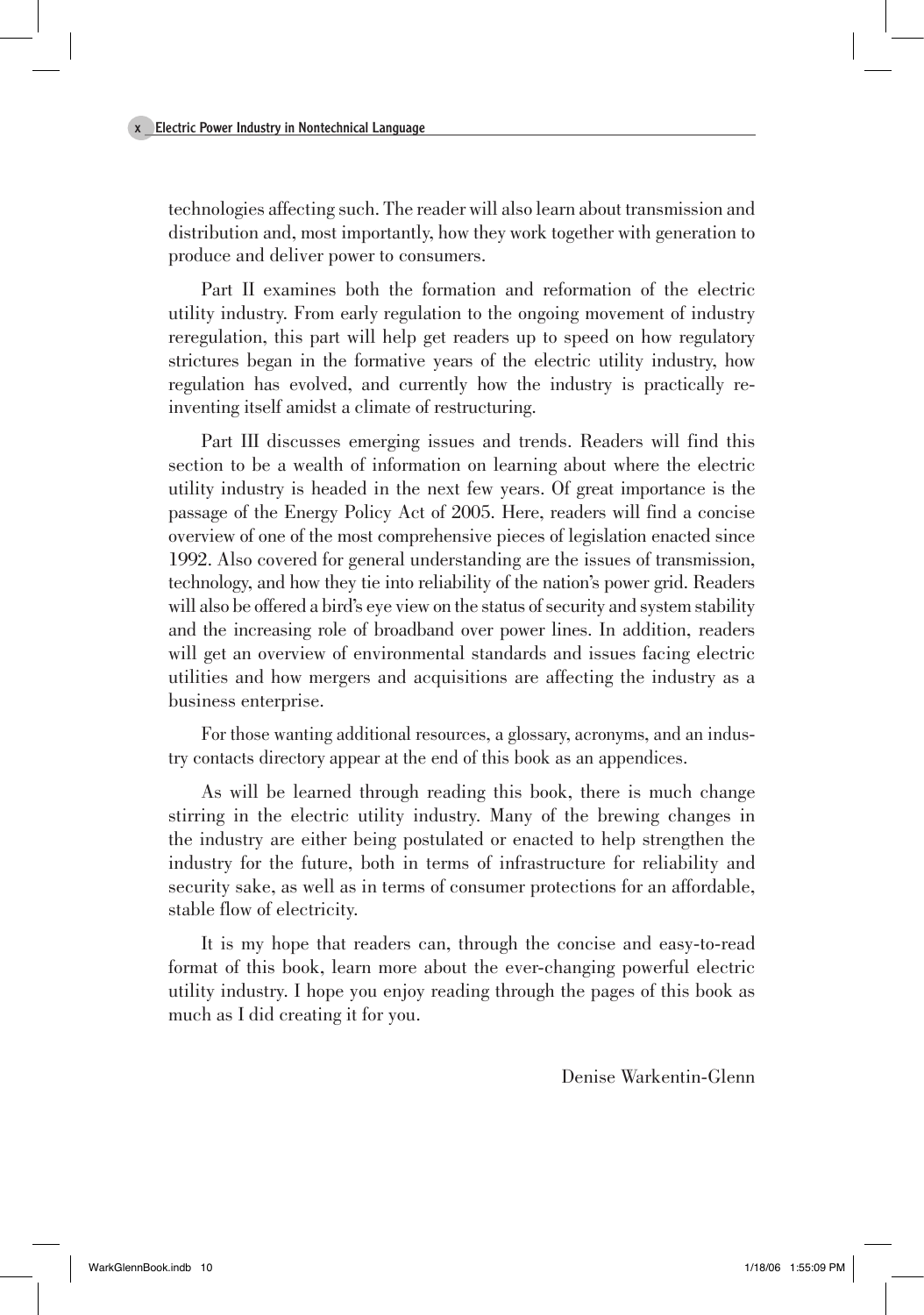# $\begin{bmatrix} 1 \\ 1 \\ 0 \\ 0 \\ 0 \\ 0 \\ \end{bmatrix}$ Power Generation

The electric power industry is comprised of many functions. From the generation of electricity flows the transmission and hence the distribution of power to homes, businesses, and other end users. It is, therefore, important to begin at the beginning—generation—particularly because this process happens to be one of the most capital-intensive functions of electric power producers.

To understand the generation of power, it is important to look at the process, the measurement, and the resources required. In general terms, *generation* has a two-fold meaning. First, it may be defined as the process of producing electric energy by transforming other forms of energy. Second, generation can also refer to the amount of electric energy produced for enduser consumption. Expressed in *kilowatt-hours* (kWh), or the electric energy produced in 1 hour (hr) by 1 *kilowatt* (kW) of electric capacity, generation is the amount individual consumers see on their electric bills.

*Electricity* may be defined as a class of physical phenomena that results from the existence of charge and from the interaction of charges. When a charge is stationary, it produces forces on objects in regions where it is present, and when it is in motion, the charge produces magnetic effects. *Electric and magnetic fields* (EMFs) are caused by the relative position and movement of positively and negatively charged particles of matter. Particles associated with electrical effects are classed as neutral, positive, or negative. However, electricity is concerned with the positively charged particles, such as *protons*, that repel one another. Also of concern are the negatively charged particles, such as *electrons*, which also repel one another. Later in this chapter, the generation process and its magnetic properties, among other aspects of generation, are discussed in detail. However, in summary of this brief discussion, it will suffice to simply state that like charges repel and unlike charges attract.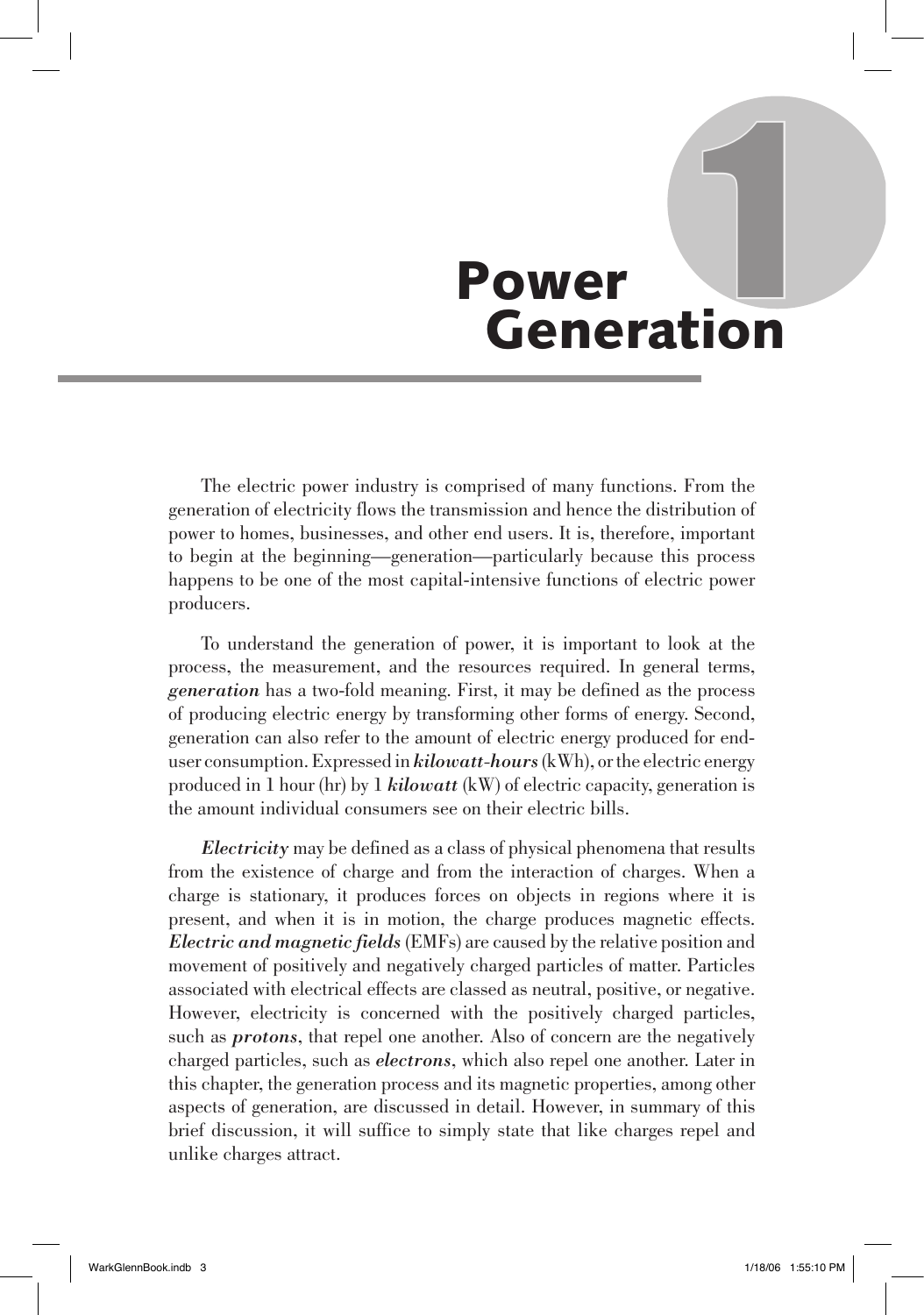The principle behind how gas turbines work is similar to a jet engine. Gas turbine generation is often used for peak, emergency, and reserve power production because of their quick start-up time. The downside is that gas turbines tend to be less efficient than their steam turbine counterparts. Generally, gas turbines are 100 MW or less. However, some are more, and they may be installed in a wide range of locations.

Gas turbines generally require smaller capital investments than coal or nuclear and can be designed to generate small or large amounts of power. The main advantage of gas turbines is the ability to be turned on and off within minutes, supplying power during peak demand. Large turbines may produce hundreds of megawatts.

Gas turbines may be described thermodynamically by the Brayton cycle (see fig. 1–6). Air is compressed isentropically, combustion occurs at constant pressure, and expansion over the turbine occurs isentropically back to the starting pressure.



#### Fig. 1–6. Brayton cycle

As with all cyclic heat engines, higher combustion temperature means greater efficiency. The limiting factor is the ability of the steel, ceramic, or other materials that make up the engine to withstand heat and pressure. Considerable engineering goes into keeping the turbine parts cool.

Most turbines also try to recover exhaust heat to the compressed air, prior to combustion. Combined-cycle designs pass waste heat to steam turbine systems. Combined heat and power or cogeneration uses waste heat for hot water production. Both combined cycle and cogeneration are discussed later in this chapter.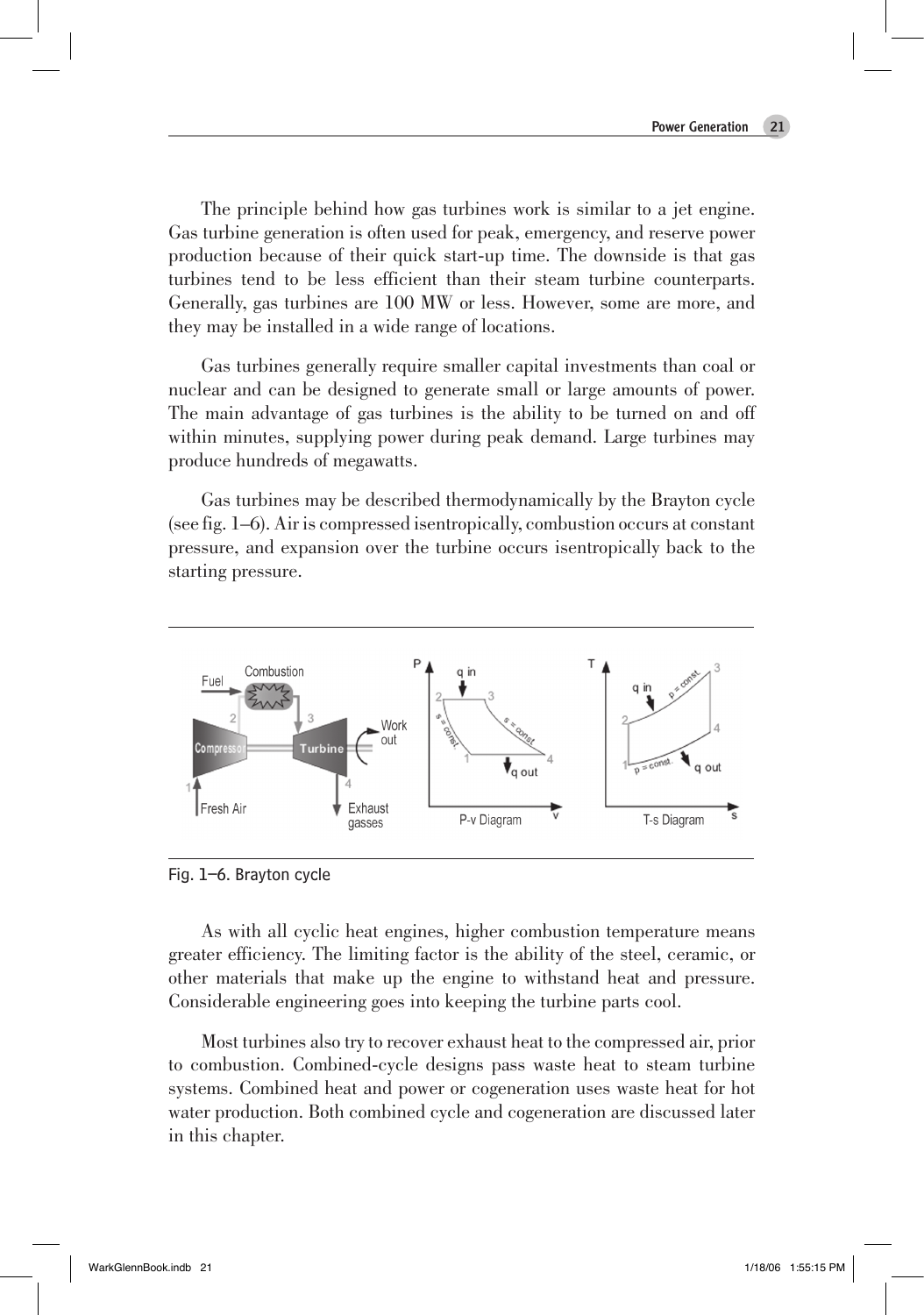Opponents claim the lack of a containment building is one of the biggest drawbacks of the PBMR design. Not having a containment building does save money; however, some in the industry contend this makes the technology unsafe. Proponents claim the containment building is not in the PBMR design plan because it would hinder the design's passive cooling feature of the reactor core through natural convection.

Other possible design features, which may increase health and safety risks, include the lack of an emergency core cooling system, and a reduced one-half mile emergency planning zone. In comparison, the light water reactor design has a 10-mile emergency planning zone. The Nuclear Information and Resource Service estimates that a single 110-MW PBMR would produce 2.5 million irradiated fuel elements during a 40-year operational cycle. Naysayers of the PBMR technology say this fact, as well as other issues, would make radioactive contamination uncertainties surrounding the technology persist long after a PBMR has closed.

#### **Clean coal technologies**

Clean coal technologies (CCT) are the products of research and development conducted over the past 20 years. The results are more than 20 new, lower-cost, more efficient, and environmentally compatible technologies for electric utilities, steel mills, cement plants, and other industries. Several of these technologies are detailed a little later in this chapter.

According to the Coalition for Affordable and Reliable Energy (CARE), CCT helped make it possible for U.S. utilities to meet more stringent Clean Air Act (CAA) requirements, while continuing to utilize America's most plentiful domestic energy resource.

Originally, the CCT program focused on commercializing processes to help reduce sulfur dioxide  $(SO<sub>2</sub>)$  and nitrogen oxide  $(NO<sub>v</sub>)$  emissions. Begun in 1986, the original program was aimed at demonstrating more efficient and environmentally friendly alternatives to traditional pulverized coal boilers.

Newer programs in CCT are essential for building on the progress of the original CCT program, according to CARE. New programs are also vital in the process of finding solutions for reducing trace emissions of mercury, reducing or eliminating carbon dioxide  $(CO<sub>2</sub>)$  emissions, and increasing fuel efficiencies. One such program is the Clean Coal Power Initiative (CCPI), an industry/government partnership to implement the president's National Energy Policy recommendations to increase CCT investment.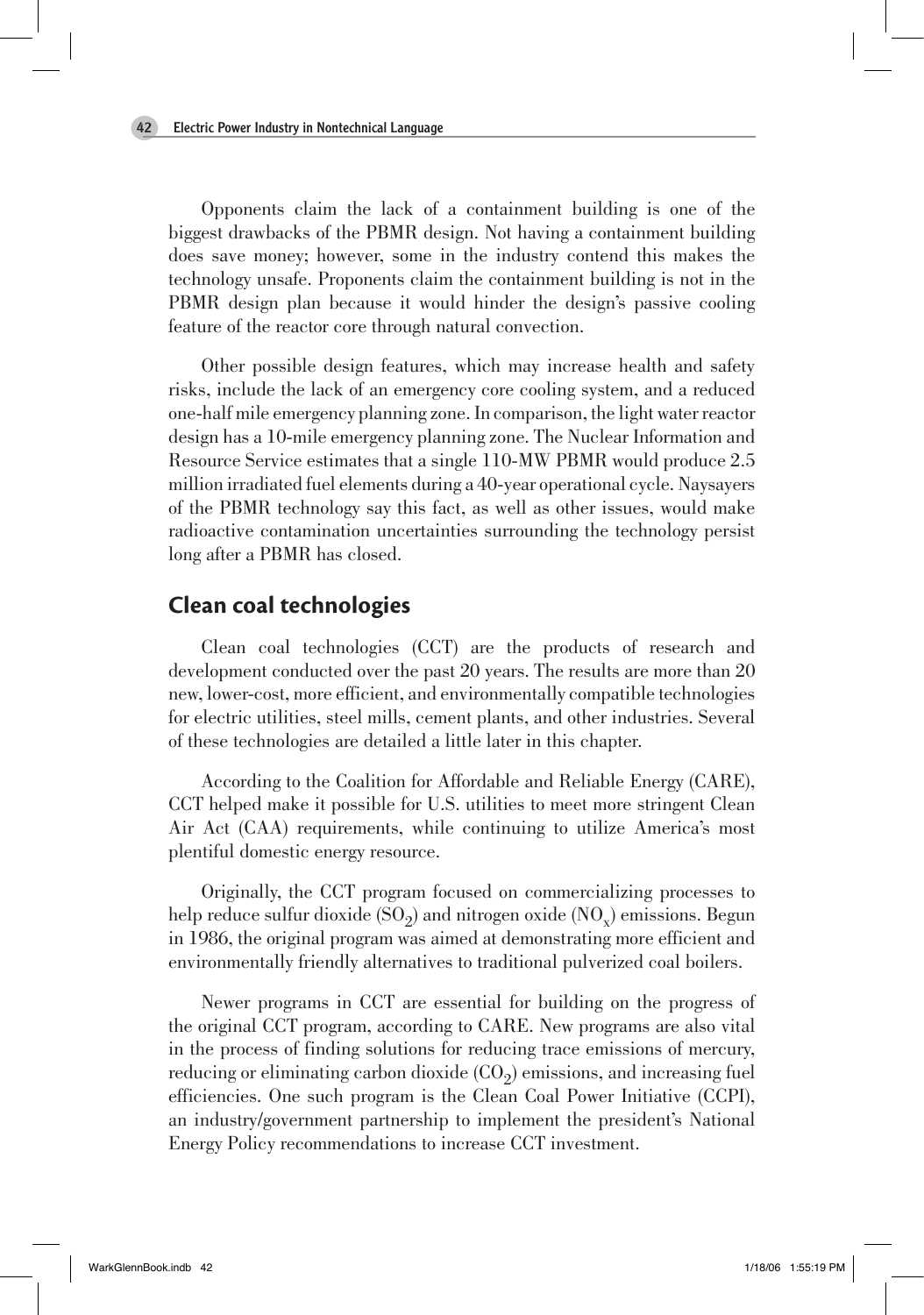Power quality is clearly a major issue electric power utilities face when dealing with their customers. Thus the next several pages of this book will be devoted to types of transmission lines, distribution system facilities, and the link that ties them all together.

## **Transmission and Distribution Components**

Transmission lines carry electric energy from one point to another in an electric power system. They can, as briefly discussed earlier, carry AC or direct current (DC), or a combination of both. In addition, electric current may be carried by either overhead or underground lines. Figure 2–3 shows overhead power transmission lines crossing the San Fernando Valley, while figure 2–4 illustrates underground power lines.



Fig. 2–3. Transmission lines crossing the San Fernando Valley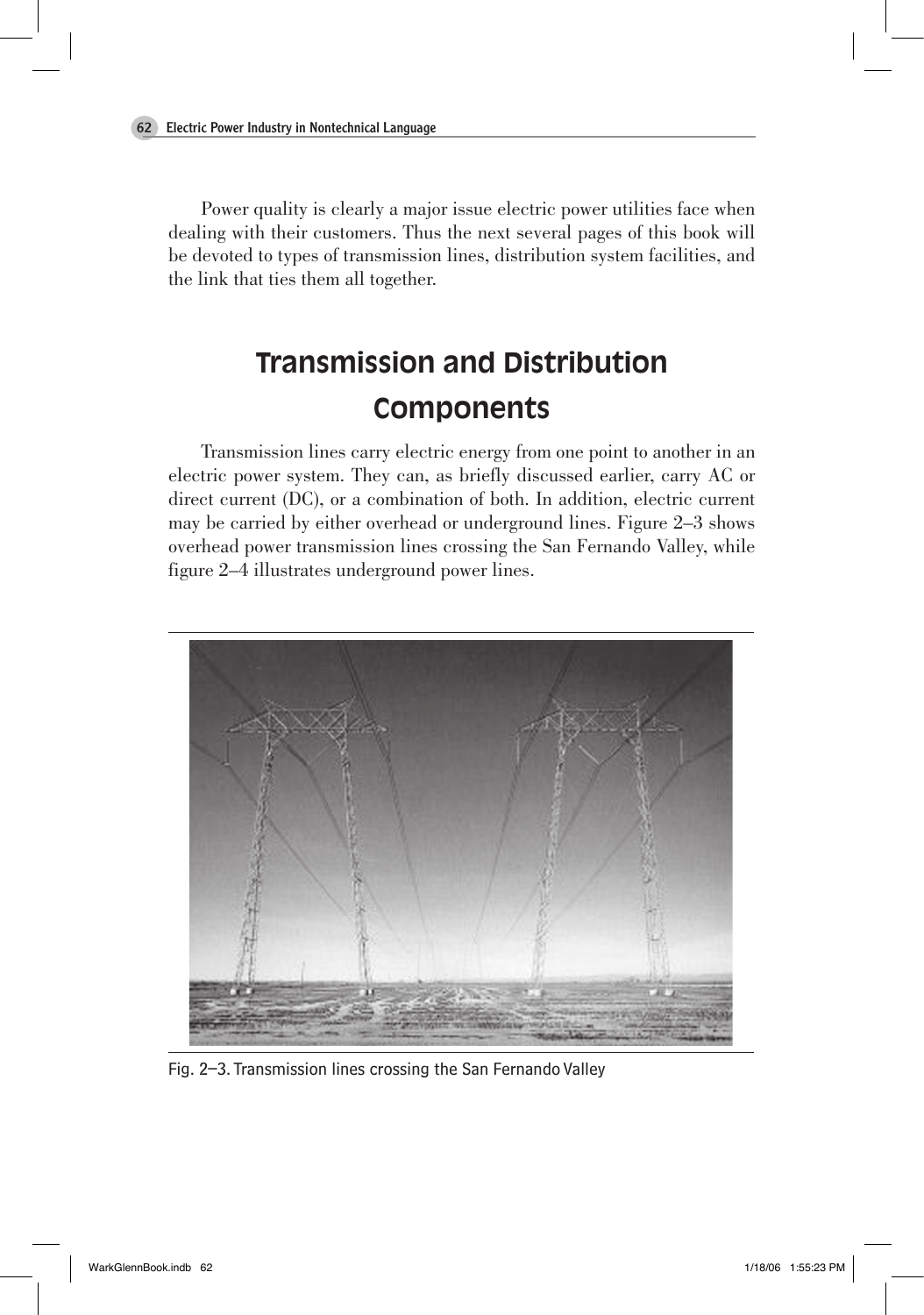consumed, regardless of the time in which it was used. Real-time pricing, by its operational definition, means passing fluctuations in the true cost of electricity on to customers, so they have the pricing information they will need to adjust their electricity usage.

In addition, this resource will mean new communication and control technologies must be employed. Electricity system operators would require more precise information about demand fluctuations. Operational control systems that can respond to load reductions on par with power generation will need to be given high priority should electrical load become a reliability resource.

And, finally, some electrical equipment, such as induction motors and various other power electronics devices, may create some challenges for reliable grid operation. These types of equipment have tremendous impact on the grid. For price- or emergency-responsive loads, this equipment may need to be redesigned or operated in such a way to reduce its effects on the grid.

#### **The challenge ahead**

According to the Electric Power Research Institute (EPRI), the energy industry continues in its pattern of globalizaion, disaggregation, deregulation, and restructuring. As it does so, traditional and emerging transmission and distribution companies are faced with critical decisions that will impact their survival.

Open access markets, the saturation of the exisiting transmission grid, and the emergence of distributed resource technologies are forcing power delivery entitites to deal with significant and often unpredictable complexity. The greatest challenge facing transmission and distribution companies, EPRI contends, centers on enhancing system reliability and performance while maximizing the utilization of power delivery system assets.

Providing the major backbones of the energy industry, transmission companies are subject to the same uncertainties and opportunities as the industry at large. At the federal level, for instance, the three major interconnected grids in the United States have been deregulated to provide open and competitive access. The traditional and emerging owners and operators of these networks are being confronted with power flows, patterns, and magnitudes not contemplated in the original planning, design, and construction of transmission facilities.